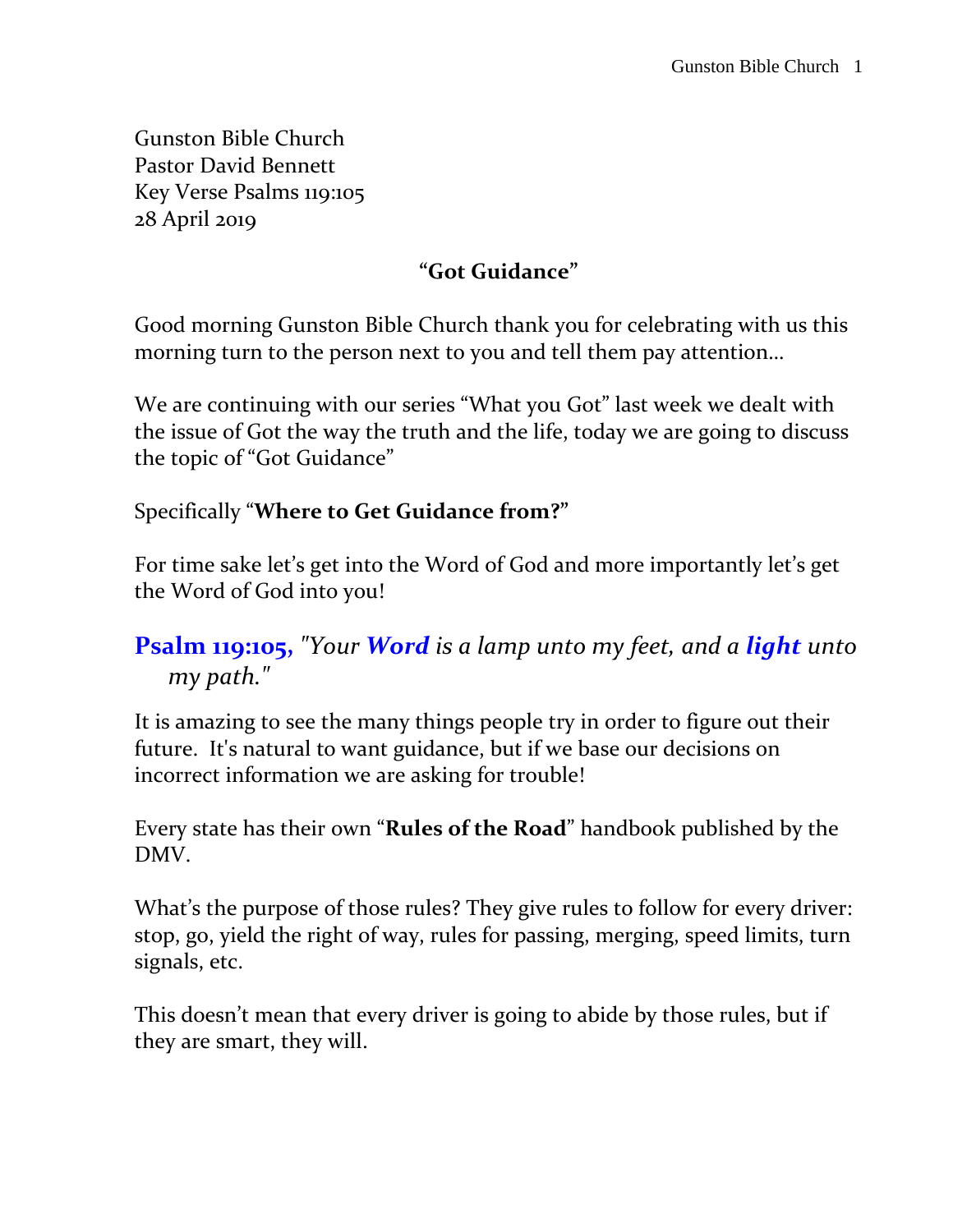Following these rules will help to keep them from having accidents or from getting traffic tickets.

**LIKEWISE,** God's Word is given to us as a sort of "Rules of the Road" for living the Christian life; it is called the "**Word of God**", the Bible.

Not everyone abides by those rules, but if they are smart they will. They may not get a ticket from God if they break the rules, but they will miss out on Blessings he has set aside for us!

**Matthew 7:24-27,** *"Therefore everyone who hears these words of mine and puts them into practice is like a wise man who built his house on the rock. The rain came down, the streams rose, and the winds blew and beat against that house; yet it did not fall, because it had its foundation on the rock. But everyone who hears these words of mine and does not put them into practice is like a foolish man who built his house on sand. The rain came down, the streams rose, and the winds blew and beat against that house, and it fell with a great crash."*

It sounds like we all need to follow God's rules of the roads. If not, there could be a big crash in our lives.

The first thing we are going to touch on this morning is where we should **NOT** get our guidance from?

### **1. Unreliable Source**

#### **Circumstances**

Max Lacado wrote about a man named Robert Reed who said, "I have everything I need for Joy." His hands were twisted and his feet were useless. He cannot bathe himself; he cannot even feed himself or brush his own teeth, or comb his hair.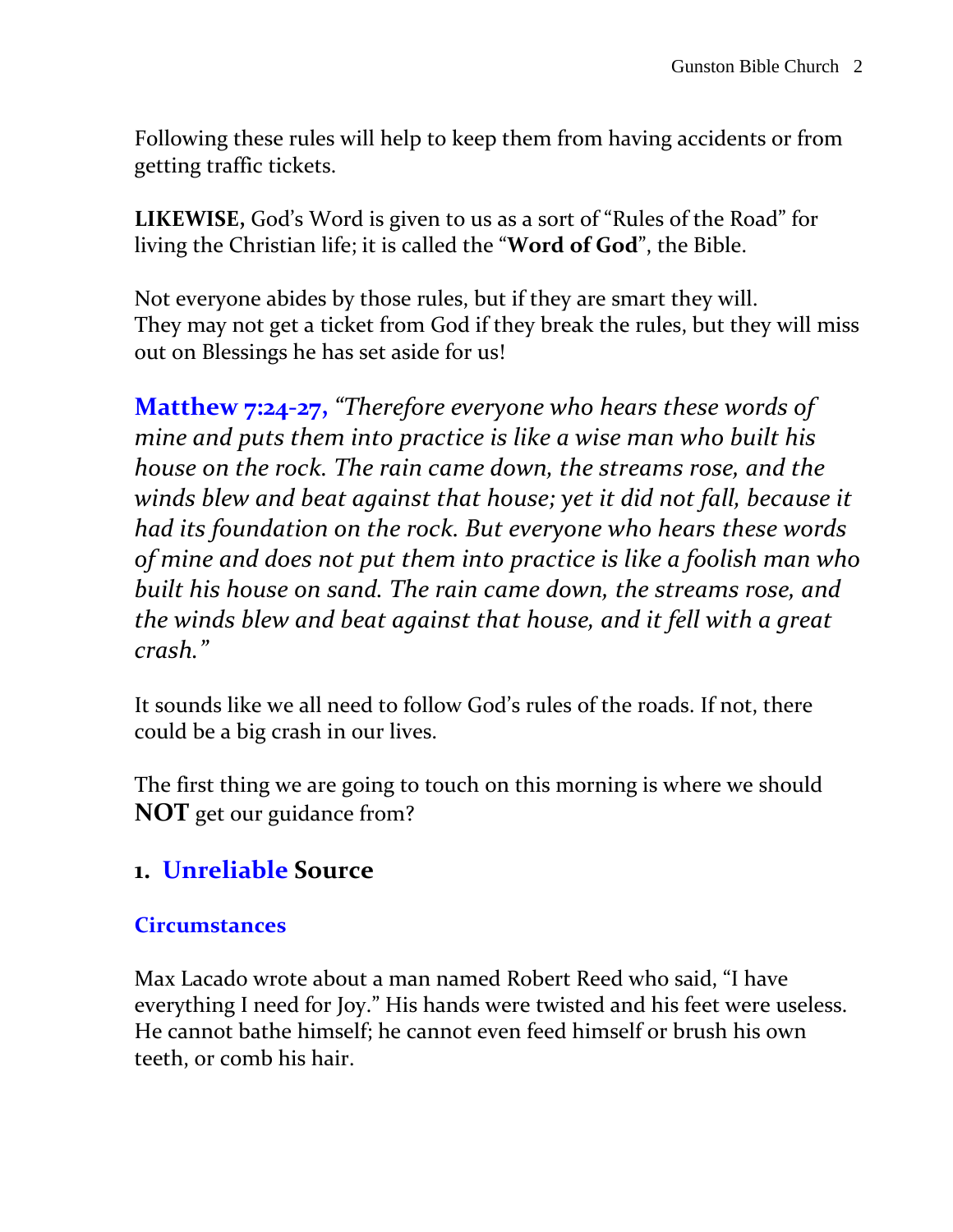He has strips of **Velcro** on shirts to hold them together. His speech drags like a worn out audiocassette.

In case you were wondering, Robert has Cerebral Palsy.

The disease keeps him from **driving a car**, riding a **bike**, and going for a **walk**. However, it didn't keep him from graduating from High School or attending Abilene Christian University where he graduated with a degree in Latin.

Having Cerebral Palsy didn't keep him from teaching at St. Louis Junior College or from venturing overseas on five **mission trips**.

Robert's disease didn't prevent him from becoming a missionary in Portugal.

He moved to Lisbon, alone in 1972, there he rented a hotel room and began studying Portuguese.

He found a restaurant owner who would feed him after the rush hour and a tutor who would instruct him in language.

He then stationed himself in the park, where he distributed **tracts** about Christ. Within six years he had led seventy people to the Lord, one of which became his wife Rosa.

Max Lacado heard him speak, and watched as men carried his wheelchair to the stage and they laid his worn **Bible** on his lap.

He watched his stiff fingers force the pages open, as the people in the audience wiped away tears of admiration from their faces.

Robert could have asked for sympathy, or pity, but he did just the opposite. He held up his hand in the air and boasted, "I have **everything** I need for Joy."

His shirts are held together by **Velcro**, but his life is held together by Joy. When asked how could this be?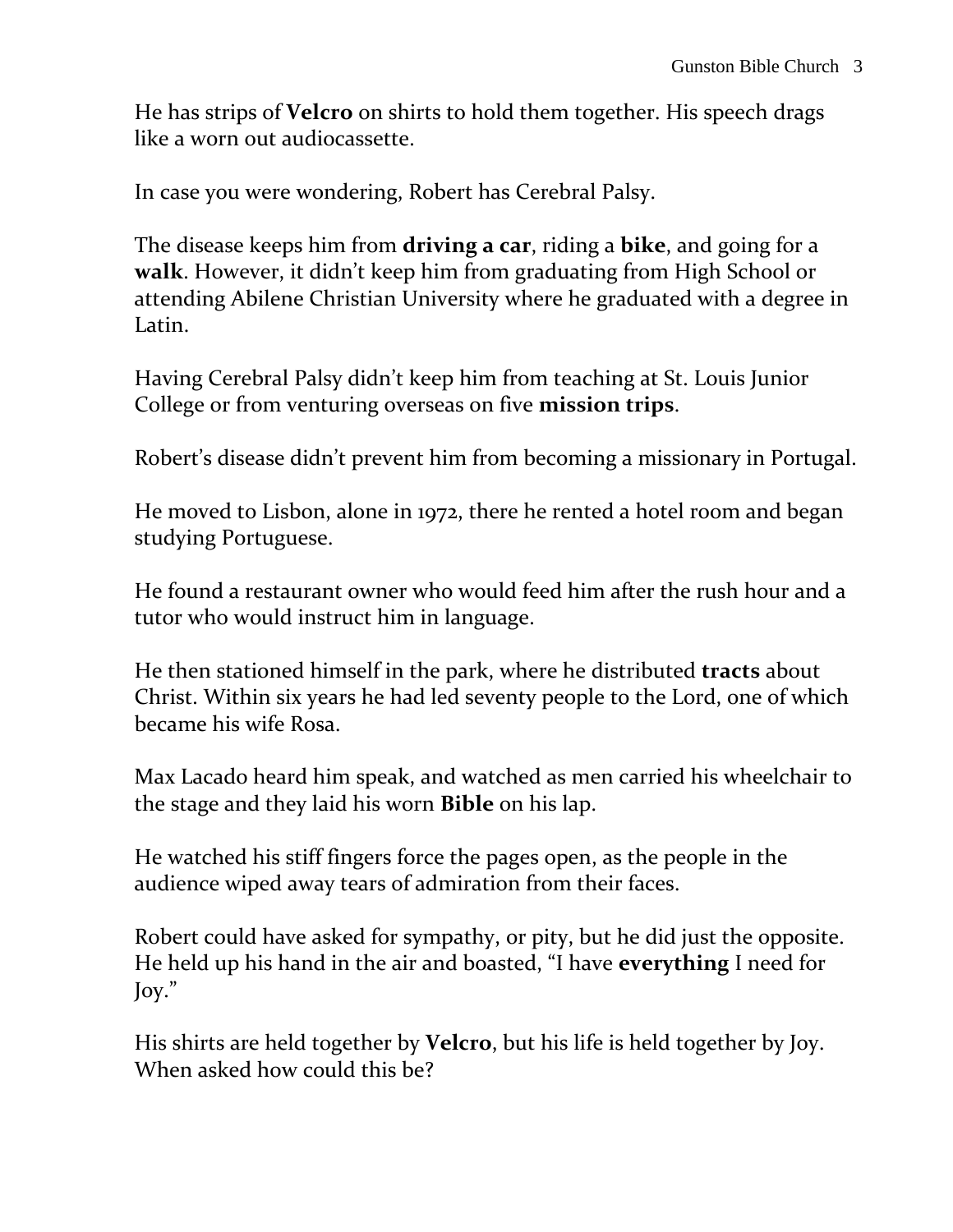He replied, "Because he knows the Lord through his Word!"

#### **Worldly Counsel**

The Bible defines worldliness by centering morality where we intuitively know it should be.

Worldliness is the…

- $\checkmark$  Lust of the **Flesh** (A passion for sensual satisfaction)
- $\checkmark$  Lust of the Eye (An inordinate desire for the finer things in life)
- Pride of **Life** (Self-Satisfaction in who we are, what we have, and what we have done)

Worldliness then, is a preoccupation with false affluence; it elevates creature comfort to the point of Idolatry.

Worldliness is simply, *Pride* and *Selfishness* in *Disguise*; it is harboring **grudges**, nursing **grievances**, and wallowing in **self-pity**.

The counsel of rebellion against God may be very gradual, but it increases in rapidity as you progress in it. If you begin to descend down its slippery sloop, it will take you faster and faster toward your destruction.

Christians should always be on the lookout against the beginning of Worldly Conformity.

**Psalm 1:1,** "*How blessed is the man who does not walk in the counsel of the wicked, nor stand in the path of sinners, nor sit in the seat of scoffers!"*

**Romans 12:2**, 2 "*And do not be conformed to this world, but be transformed by the renewing of your mind, that you may prove what is good and acceptable and perfect will of God."*

When we trust in our natural capabilities and strengths to deliver us, we place our confidence in and get our allegiance to ourselves instead of God, in doing this our hearts depart from him.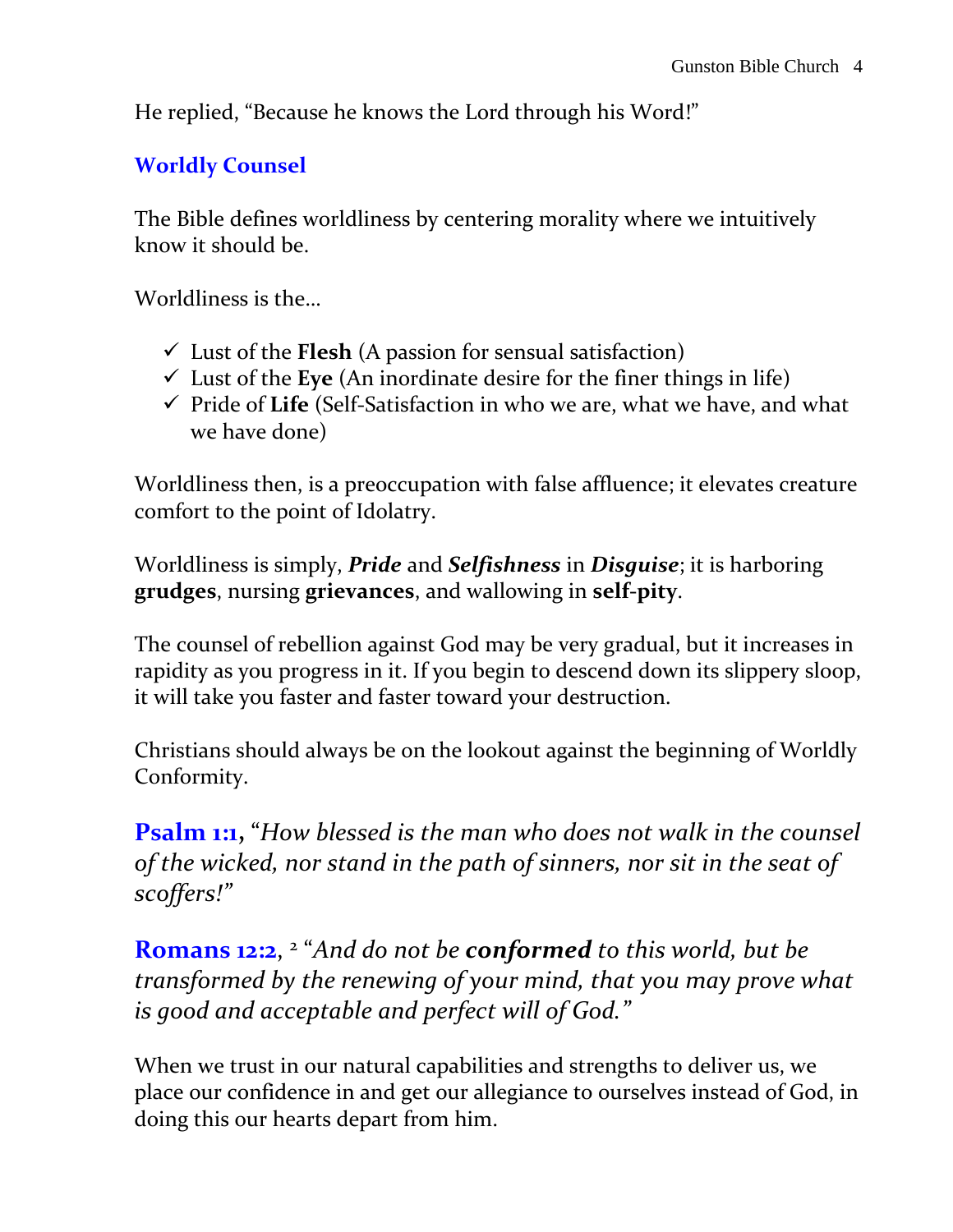The world's smiles are more **dangerous** than its frowns!

Ok now let's look at where we should get our guidance from…

#### **2. Reliable Source**

A scuba diver told how he had been in water so deep and dark that it is almost impossible to keep from becoming disoriented, and that was a frightening feeling.

To be under water and unable to see your hands right in front of your face, and more importantly not being able to know which way is up, when you find moments like that the panic engulfs you.

When the diver was asked what do you typically do in times like this he stated that you feel for the bubbles.

When its pitch black and you have no idea which way is up or which way you should go you reach up with your hand and feel for the bubbles, because the bubbles always drift up to the surface.

When you can rust your feelings or judgement you can always trust and follow the bubbles to get you back to the surface.

Sometimes in life we get disoriented and desperate at other times we find ourselves drifting aimlessly and know we would need advice and instructions on how to live.

In the 66 books of the **Bible** we have a reality library filled with stories, letters, guidance and examples from God to tell us what is true and real and it shows us the way to go in order to get to heaven, just like the bubbles lead us to the surface, the **Bible** will lead you to Christ who will take you to heaven.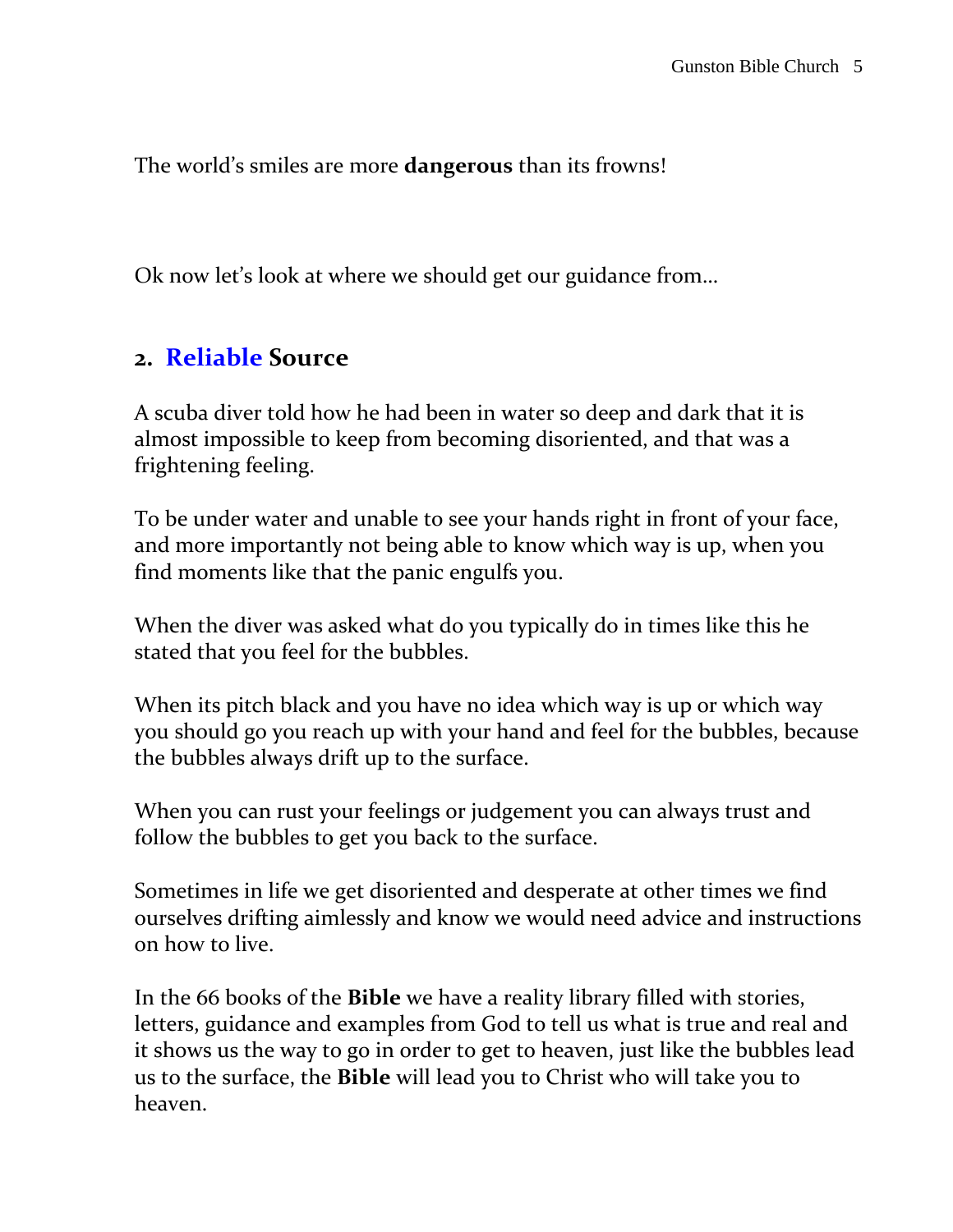**Proverbs 3:5-6,** " <sup>5</sup> *Trust in the Lord with all your heart, and do not lean on your own understanding. <sup>6</sup> In all your ways acknowledge Him; And He will make your paths straight."*

THE **BIBLE** is valuable because it is the…

 **LIVING**, **ETERNAL WORD OF GOD**!

And no other book can be compared to it.

God did not create us and then simply **leave us here** on Earth to wonder aimlessly through life. He gave us a guide a **Book of Instructions** on Life. A book that has all of life's answers as well as all the problems you will ever face.

Let's look at some interesting information about the Word of God…

- $\checkmark$  **NO** written work has ever been interpreted and translated as many times as the Bible.
- $\checkmark$  Thousands of manuscripts and documents have contributed to the development of the Bible as we know it.

The Bible contains

3,536,489 letters, 773,693 words, 31,173 verses, 1,189 chapters 66 books.

> $\checkmark$  The 27 books of the New Testament were written for the most part by people who witnessed the Life of Jesus, his teachings, his miracles, his death and resurrection.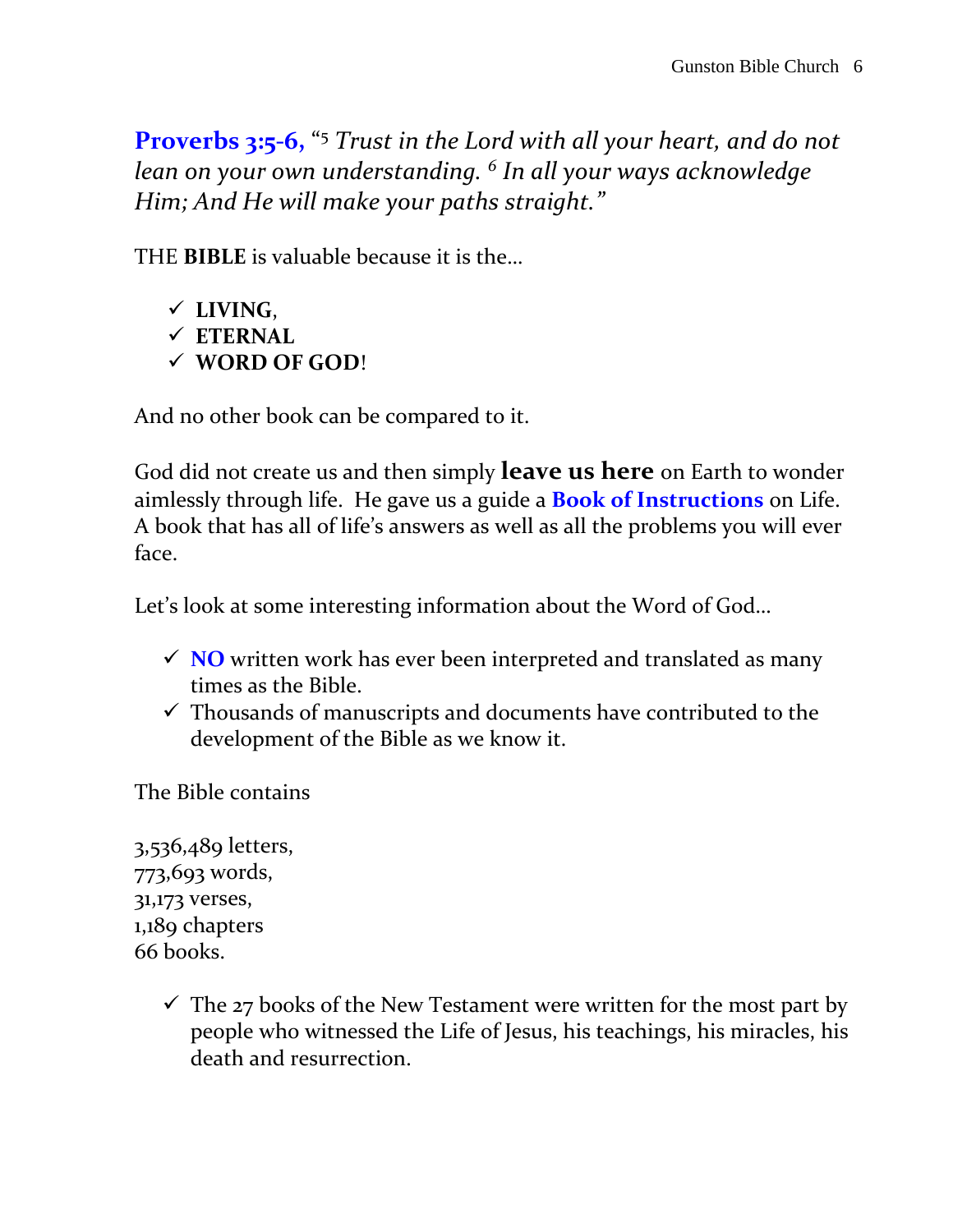- $\checkmark$  These Biblical manuscripts were verified by a large group of religious scholar who agreed on the authenticity, authorship, and interpretation of the various works.
- $\checkmark$  It should be noted that the New Testament writers accepted the Old Testament books as the authentic Word of God, and Jesus often referred to the Old Testaments writings as God's Word!
- $\checkmark$  There are a great number of Cross references in the Bible that lend to its reliability
- $\checkmark$  Further, there is agreement between the Old Testament and the New Testament
- $\checkmark$  The most compelling evidence for the validity of the Bible is the accuracy of its prophecies
- $\checkmark$  We could spend weeks if not months or years going over all the Old Testament prophecies concerning the Birth, Life, Suffering and Death of the Messiah
- $\checkmark$  It has withstood its enemies, where the enemy has tried to burn it out of existence, believers have given their very life to preserve it, and its pages are stained with the blood of martyrs.
- $\checkmark$  It has withstood because God is in it and with it.

The Bible is printed in around 2,500 languages and dialects. It is produced in a new dialect at the rate of 1 every 6 weeks.

More than 1 million copies annually are sold every year. Someone has said thought the Bible is the best-selling book of all time, it is also the lease read book of all time.

Too many of us are willing to let our faith rest upon preacher's and teacher's words and not upon our own investigation.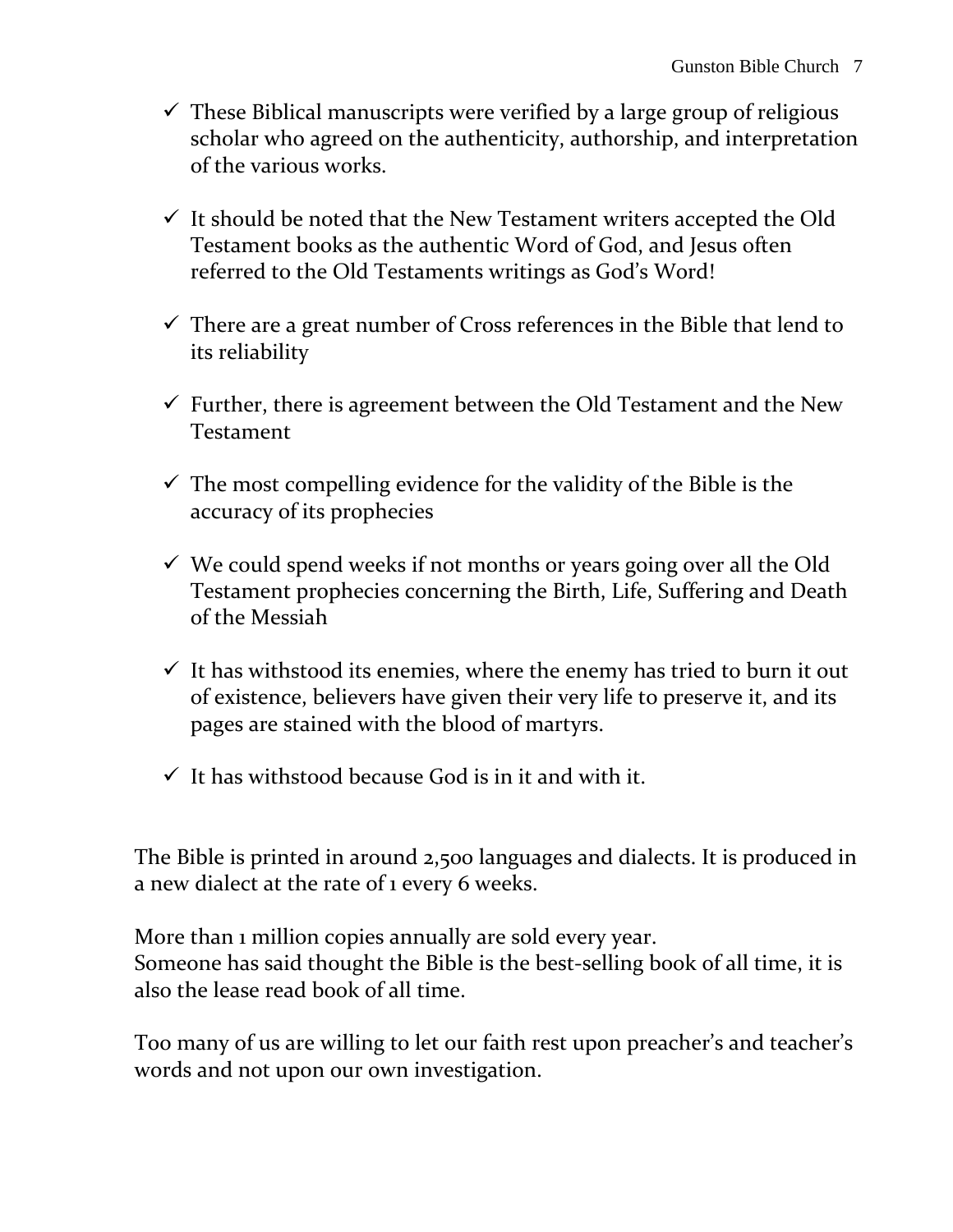- The Holy Bible has been given to us by God to **learn** about him
- The Bible provides guidelines on how we should **conduct** our lives
- By studying the Bible, we can begin to **understand** who God is and what he expects of us
- God's word is his principle source of **communication** his word is truth
- God's word provides the **revelation** of his great mystery of Salvation, obtained through the atoning sacrifice of Christ

We go to church to hear the **Word of God** and to **worship** him, our hymns of **praise** and our thanks **offerings** are the means by which we communicate our appreciation for all that he has done for us, to neglect going to church and studying God's Word is to rob him of the glory, praise and adoration **he deserves**.

### **Luke 11:28**, says, "... *Blessed are they that hear the word of God, and observe it."*

The last thing we will get into this morning is...

## **3. Word of God is…**

**2 Timothy 3:16-17,** "*All Scripture is God-breathed and is useful for teaching, rebuking, correcting and training in righteousness, so that the man of God may be thoroughly equipped for every good work."*

If scripture is from **God** as we believe it is then it must…

- $\checkmark$  Be Read,
- $\checkmark$  Listened to,
- $\checkmark$  Learned from,
- BE **Obeyed**.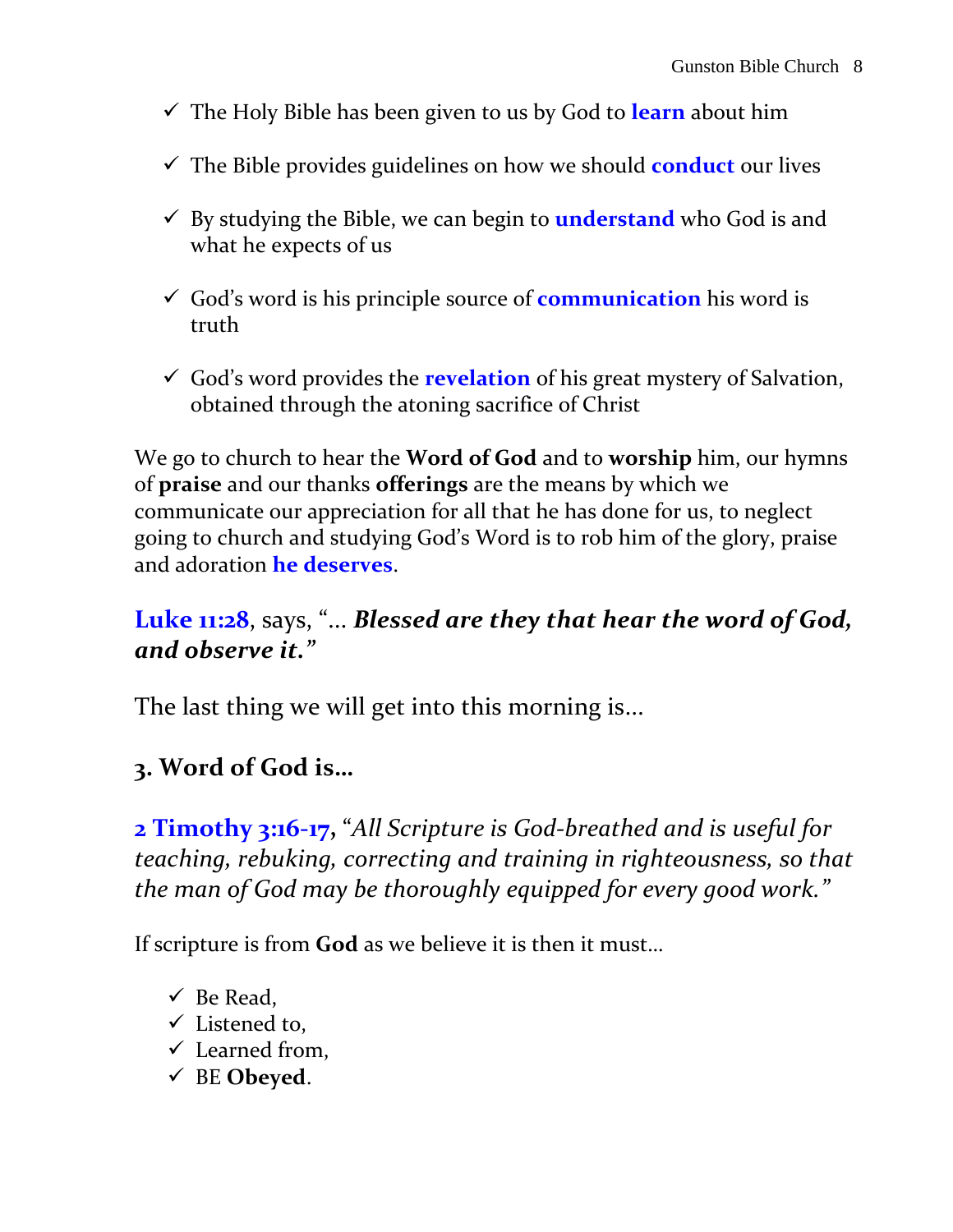The obedience is the hard part, but we have to understand that there is another life beyond this life which is eternal, and God is trying to tell us in His Word what to do and how to get there. And it's a matter of us

- $\checkmark$  Listening,
- $\checkmark$  Learning,
- $\checkmark$  Living by faith, and
- Learning to **Obey** God's Word.

**James 1:22,** "*Be ye doers of the Word and not hearers only, deceiving your own selves."*

The Bible is the written word.

Together, they're the **foundation**, and contained within them are the valuable treasures that open the door to…

- **Forgiveness** from sin,
- $\checkmark$  **Rules** to live by,
- **Pattern** for the abundant life,
- $\checkmark$  And the **Pathway** to Eternity with Jesus Christ.

#### **The Word of God is….**

# **Word of God is a LIGHT**

**Psalms 119:130,** "*The unfolding of your words gives light; it gives understanding to the simple."* **John 1:4,** "*In him was life; and the life was the light of men*."

## **Word of God provides DIRECTION**

**Psalms 119:105,** "*Your Word is a Lamp to my feet and a light for my path."* 

**What source of Light is shining on your path today?**

## **Word of God Stands Forever**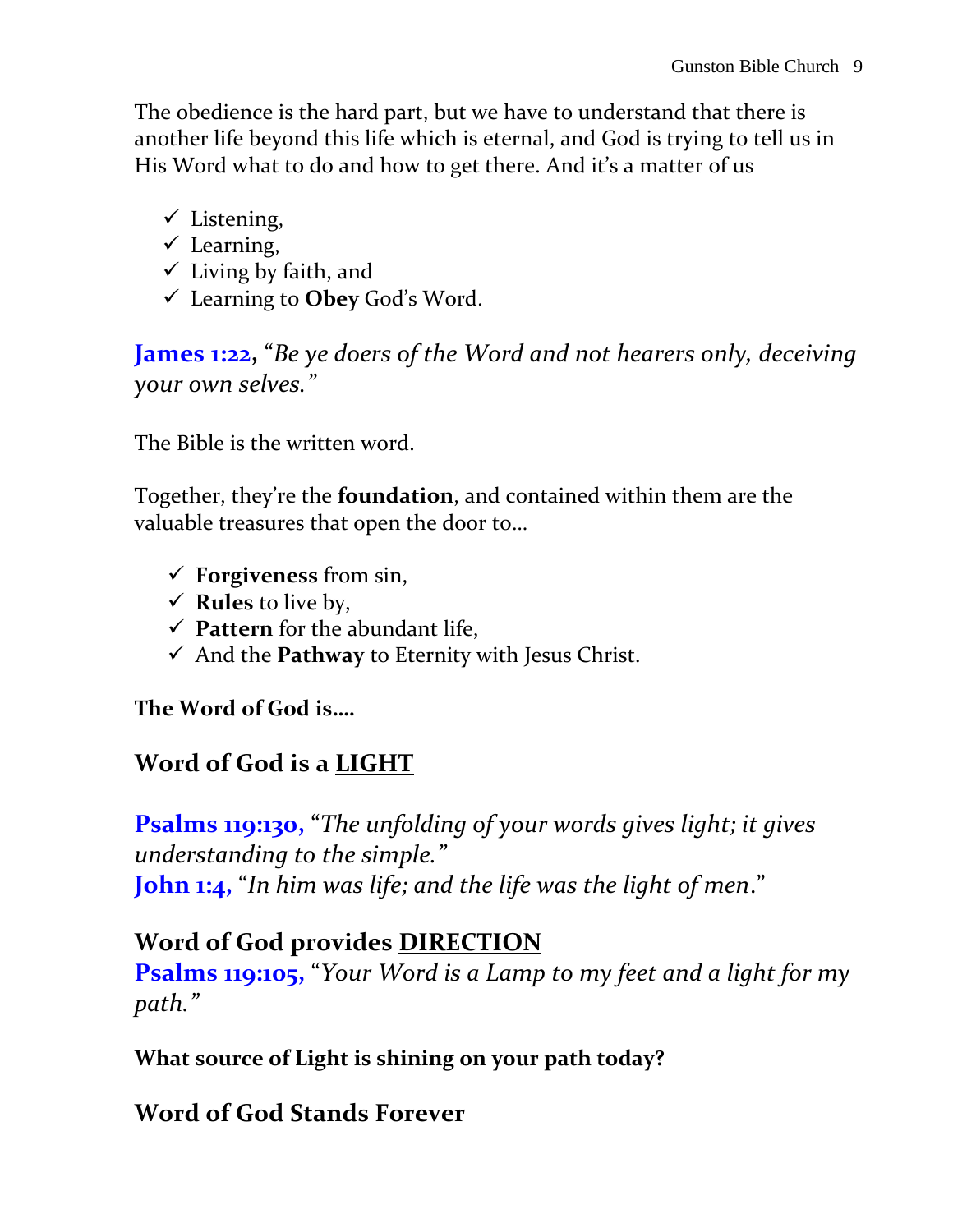**Matthew 24:35**, "*Heaven and earth shall pass away, but my words shall not pass away."*

**1 Pet 1:23,** "*For you have been born again not of seed which is perishable but imperishable, that is, through the living and enduring word of God..."*

# **Word of God IMPARTS life**

**Rom 1:16,** "*For I am not ashamed of the gospel of Christ: for it is the power of God unto salv*ation to everyone that believeth; to the Jew first, and also to the Greek."

# **Word of God PURIFIES us**

**1 Pet 1:22,** "*Since you have in obedience to the truth purified your souls for a sincere love of the brethren, fervently love one another from the heart."* 

# **Word of God is TRUTH**

**John 17:17**, "*Sanctify them in the truth; your word is truth."* **John 8:32**, *"And you will know the truth, and the truth will make you free."*

# **Word of God helps us GROW**

**1 Peter 2:2,** "*As newborn babes, desire the pure milk of the word, that ye may grow by it."*

# **Word of God is POWERFUL**

**Hebrews 4:12,** "*For the word of God is living and active and sharper than any two-edged sword, and piercing as far as the division of soul*